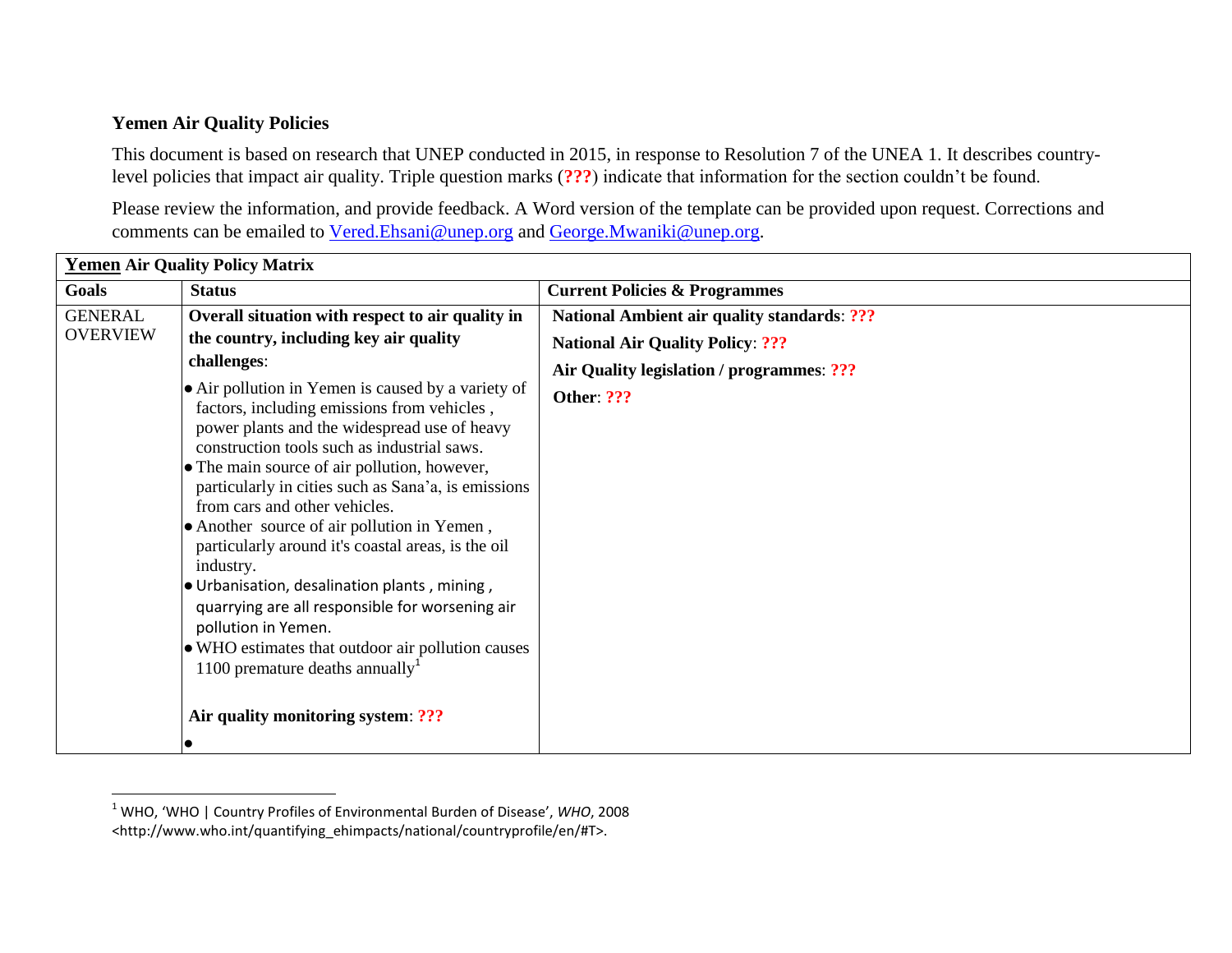| <b>REDUCE</b><br><b>EMISSIONS</b><br><b>FROM</b><br><b>INDUSTRIES</b> | Industries that have the potential to impact air                                                                                                                                                                                                                                                                                                                                                                                                                                                                                                                                                    | <b>Emission regulations for industries:</b>                                                                                                                                                                                                                                                                                                                                                                                                                                                                                                                                                                                           |
|-----------------------------------------------------------------------|-----------------------------------------------------------------------------------------------------------------------------------------------------------------------------------------------------------------------------------------------------------------------------------------------------------------------------------------------------------------------------------------------------------------------------------------------------------------------------------------------------------------------------------------------------------------------------------------------------|---------------------------------------------------------------------------------------------------------------------------------------------------------------------------------------------------------------------------------------------------------------------------------------------------------------------------------------------------------------------------------------------------------------------------------------------------------------------------------------------------------------------------------------------------------------------------------------------------------------------------------------|
|                                                                       | quality:                                                                                                                                                                                                                                                                                                                                                                                                                                                                                                                                                                                            | Small installation's emissions regulated: (Yes/No) ???                                                                                                                                                                                                                                                                                                                                                                                                                                                                                                                                                                                |
|                                                                       | • Air pollution from industrial installations<br>emanates from the following: crude oil<br>production and petroleum refining; small-scale<br>production of cotton textiles, leather goods;<br>food processing; handicrafts; aluminium<br>products; cement; commercial ship repair;<br>natural gas production among others<br>GDP of country: USD 43.89B in $2013^2$<br>Industries' share of GDP: 30.9% <sup>3</sup><br><b>Electricity sources:</b><br>• 100% of the installed electricity generating<br>capacity $(1.53 \text{ million KW in } 2010)$ is<br>generated from fossil fuel <sup>4</sup> | Renewable energy investment promoted:                                                                                                                                                                                                                                                                                                                                                                                                                                                                                                                                                                                                 |
|                                                                       |                                                                                                                                                                                                                                                                                                                                                                                                                                                                                                                                                                                                     | • The aim of government policy on renewable energy is to increase the share of renewable<br>energy in electricity generation to 15-20 per cent by 2025;<br><b>Energy efficiency incentives:</b> (ex: Subsidies, labelling, rebates etc)<br>. In 2009, the government approved the National Strategy for Renewable Energy and<br>Energy Efficiency which targets a 15% increase of energy efficiency in the power sector<br>by 2025<br>Incentives for clean production and installation of pollution prevention technologies:<br>???<br><b>Actions to ensure compliance with regulations:</b> (monitoring, enforcement, fines etc) ??? |
|                                                                       |                                                                                                                                                                                                                                                                                                                                                                                                                                                                                                                                                                                                     | • Other actions at national, sub-national and / or local level to reduce industrial                                                                                                                                                                                                                                                                                                                                                                                                                                                                                                                                                   |
|                                                                       | <b>Others</b>                                                                                                                                                                                                                                                                                                                                                                                                                                                                                                                                                                                       | <b>emissions:</b> (can include incentives to move industries to less populated areas here) ???                                                                                                                                                                                                                                                                                                                                                                                                                                                                                                                                        |
|                                                                       |                                                                                                                                                                                                                                                                                                                                                                                                                                                                                                                                                                                                     |                                                                                                                                                                                                                                                                                                                                                                                                                                                                                                                                                                                                                                       |
| <b>REDUCE</b>                                                         | Key transport-related air quality challenges:                                                                                                                                                                                                                                                                                                                                                                                                                                                                                                                                                       | Vehicle emission limit: (Euro rating)                                                                                                                                                                                                                                                                                                                                                                                                                                                                                                                                                                                                 |
| <b>EMISSIONS</b><br><b>FROM</b><br><b>TRANSPORT</b>                   | (ex: vehicle growth, old fleet, dirty fuel, poor<br>public transport etc)<br>• Vehicle emissions are a major source of PM,                                                                                                                                                                                                                                                                                                                                                                                                                                                                          | <b>Fuel Sulphur content:</b> (in ppm)<br>Fuel Lead content: All vehicles use lead free gasoline<br><b>Restriction on used car importation: ???</b><br>Actions to expand, improve and promote public transport and mass transit: ???<br>Actions to promote non-motorized transport: (ex: include sidewalks and bike lanes in<br>new road projects, car-free areas etc) ???                                                                                                                                                                                                                                                             |
|                                                                       | NO <sub>2</sub> and CO<br>· Public transport is dominated by state owned<br>busses                                                                                                                                                                                                                                                                                                                                                                                                                                                                                                                  |                                                                                                                                                                                                                                                                                                                                                                                                                                                                                                                                                                                                                                       |
|                                                                       | . In Sana'a there are more than 300,000 vehicles,<br>many of which are very old.                                                                                                                                                                                                                                                                                                                                                                                                                                                                                                                    |                                                                                                                                                                                                                                                                                                                                                                                                                                                                                                                                                                                                                                       |
|                                                                       | . The majority of these vehicles use leaded<br>gasoline or local diesel, which contains a high                                                                                                                                                                                                                                                                                                                                                                                                                                                                                                      |                                                                                                                                                                                                                                                                                                                                                                                                                                                                                                                                                                                                                                       |

<sup>&</sup>lt;sup>2</sup> 'Countries of the World - 32 Years of CIA World Fact Books', 2015 <http://www.theodora.com/wfb/#R>.<br><sup>3</sup> 'Countries of the World - 32 Years of CIA World Fact Books'.<br><sup>4</sup> 'Countries of the World - 32 Years of CIA World F